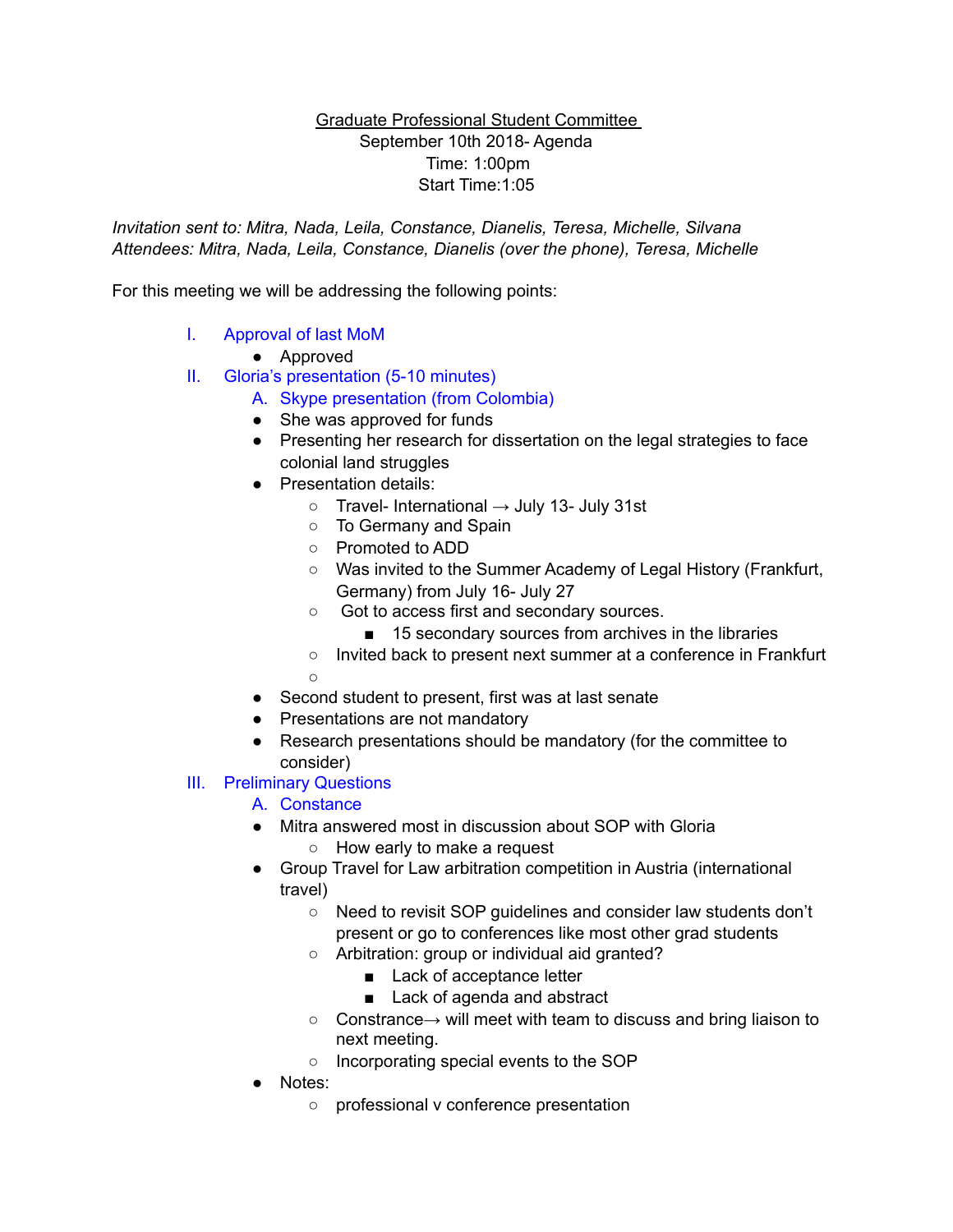- Review that person will be here the following year
- Committee decision for special cases
- \$400 qualification clarification
- $\bullet$  Dianelis  $\rightarrow$  Group travel  $\rightarrow$  present project
	- Need to know if all are presenting project, if so need lead, or if they are each presenting one topic within the project.
- Teresa: Contacting travel liaisons
- IV. Upcoming Gradskellar

### A. Law School

- B. Logistics
- Foldable tables from SGA (request)
- Get Ben and Jerry's (Mitra will call to ask if they can do 1 scoop per person instead of 2 per person)
- $\bullet$  Contance $\rightarrow$  will make flyer
- Stemple GradSkellar in october→ in the open area AHC5
- V. Travel tutorial
	- A. Script and comments
	- Checking if they have narrators for the voice over
	- Mitra will follow up with Diego
- VI. Request of a grad student from Virginia Tech
	- Research for thesis $\rightarrow$  trying to recruit subjects
	- Raffle to 10 of the participants (gift card)
	- Did not think it was appropriate for GPSC to send out the email
	- Send to Irene in UGS

# VII. Room arrangement for GSAW

- A. Sean's e-mail
- GSAW-1st week of April
- No room for Day 2
- GC243→ Sean helping us get SASC multipurpose room
- Agree to consolidate

# VIII. Meeting with the dean

- A. September 28th 3-4pm
- Nada, Mitra, Constance.
- Leila will be out of town
- Dianelis→ meeting with College of Medicine Deans
- IX. Office hours
	- Will ask at Senate for clarification:
		- Exceptions for grad student hours
		- How other meetings would qualify for doing our hours. (i.e. Constance with the other Law committee)
	- NOTE: Asked at Senate post-meeting, will meet with Senator Beck for answers, asap.

# X. Open seat of GPSC

- Waiting for election commissioner
- 12 people interested so far
- Will host information session September 17 @ 1pm in Panther Lounge inside SGA office.